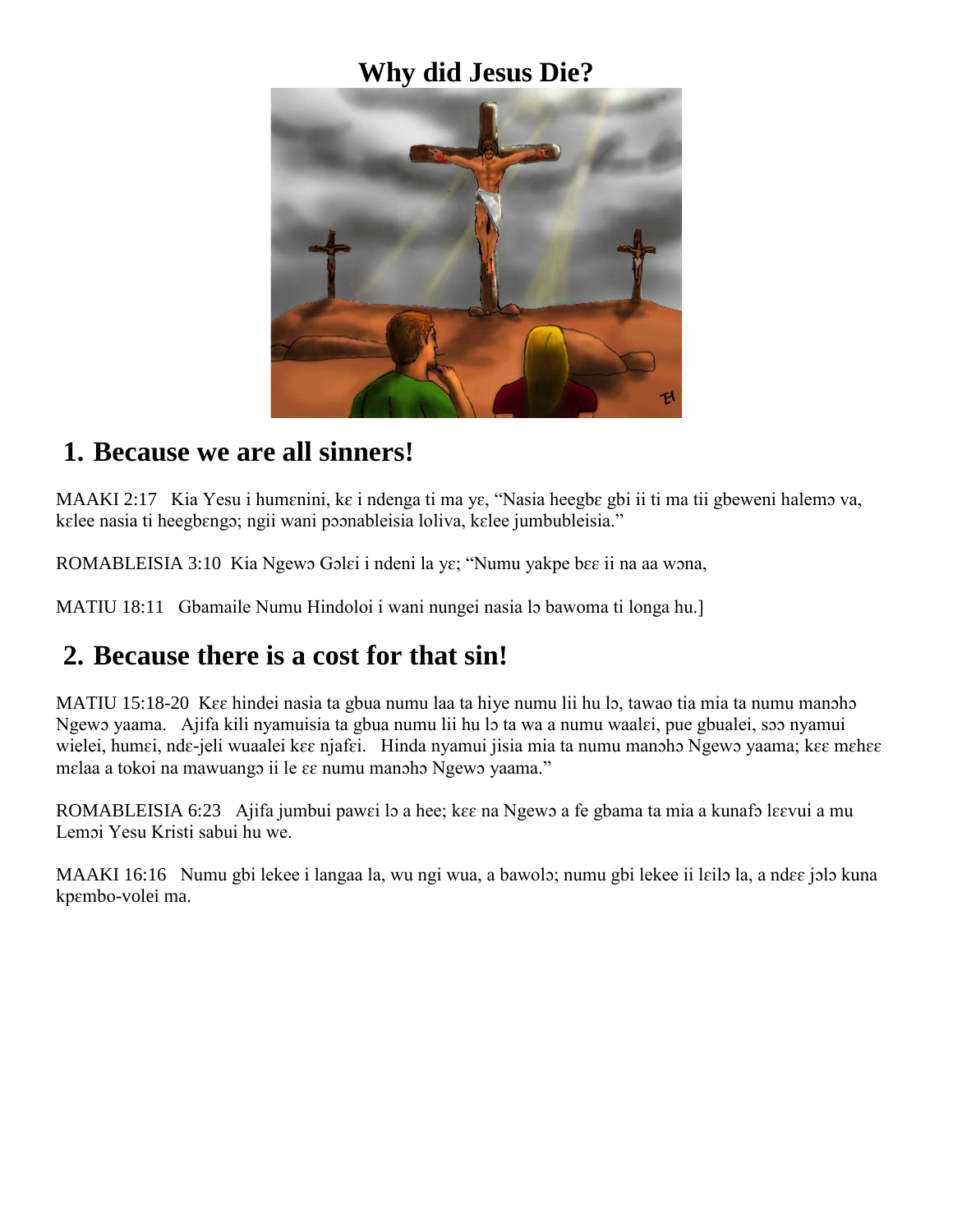

**There is a cost for sin!**

# **3. Because Jesus died and paid for our sins on the cross!**

MATIU 1:21 A hindolo lelo tawao ba ngi la hei a Yesu lo, ajifa a ngi nungeisia bawolo ti jumbuisia yeekpalɛi yeya."

ROMABLEISIA 5:8 K $\epsilon \epsilon$  Ngewo i ngi loyii a mue genga a mue, a ji Kristi i haani mu va watii na lɛ jumbublaa a mue.

JƆN 3:16 Ajifa Ngewɔ i loilɔ a dunyablaa hulewengɔ, famia i ngi Hindolo yakpei veni aako numu gbi lekee a la a yee-Ndoi na aa jukulu, i kunafɔ lɛɛvui majɔɔ.

MATIU 18:11 Gbamaile Numu Hindoloi i wani nungei nasia lo bawoma ti longa hu.]

# **4. Salvation is a free gift, not by good works. You must take God's word for it, and trust Jesus alone!**

TOBLEISIA TI WIEHINDEISIA 4:12 Yesu yakpe lɔ numu a mbawo majɔɔ a ngie ajifa numu weka gbi na dunyei hu Ngewo aa ngi biyei ve nuuvungaa we a gu a mu bawola."

ƐFISƆSBLƐISIA 2:8-9 Gbamaile Ngewɔ yauwandei wooma mia wu bawonga mu lalei va a Kristi, wua yekpe wu wiehindeisia va ii le, aako numu gbi aa lawo.

TAITƆS 3:5 i mu bawoilɔ. Ii wieni bɛɛ hinda yekpengaa gbi vamia mua yekpe mu pienga, kɛɛ jifa i manuni mu ma famia i mu bawoni a ngi Yafei loko, ngi Yafei na a mu le a nina i mu gɔ a ndɛvu nina a ji a mu jumbui gbi wua mu ma.

# **5. We must put our faith and trust in Christ alone!**

MAAKI 9:23 Kɛ Yesu i ndenga yɛ, "Gbɔɔ bi lii i ma ina nga gulɔ? Numui na ngi langɔ a Ngewɔ a gulɔ a hinda gbi wiela."